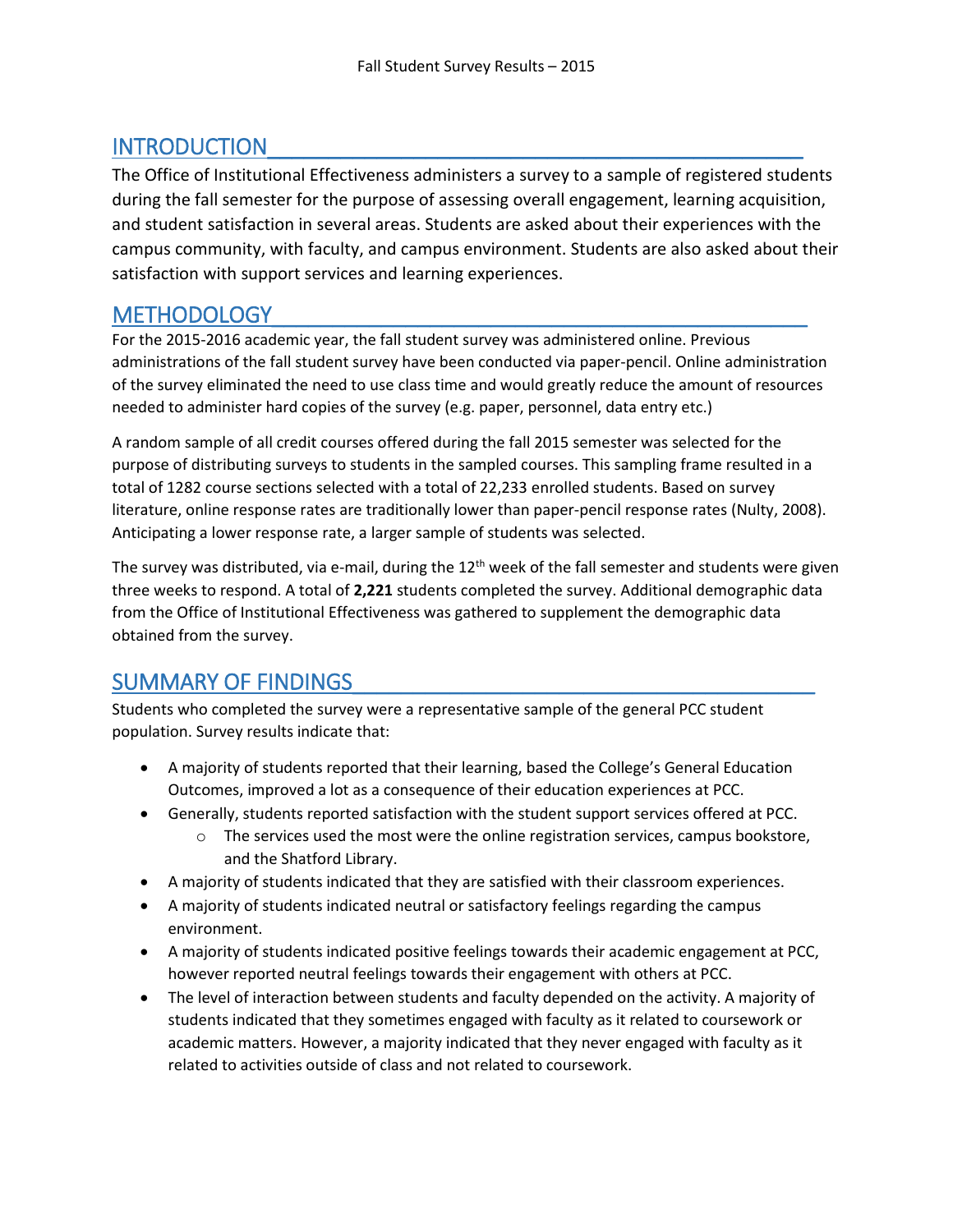# RESULTS\_\_\_\_\_\_\_\_\_\_\_\_\_\_\_\_\_\_\_\_\_\_\_\_\_\_\_\_\_\_\_\_\_\_\_\_\_\_\_\_\_\_\_\_\_\_\_\_\_

 $\overline{a}$ 

The fall student survey contains eight different sections*: overall satisfaction with PCC*, *learning assessment*, *student support services, classroom experiences*, *campus environment*, *engagement with the campus community*, *faculty and student interaction*, and *demographics*. Results are provided by section and include students who completed the survey *and* were enrolled during the fall 2015 semester, resulting in a final sample size of **2219**.

For each of the eight sections, results are provided on a question-by-question basis, including frequencies, percentages and averages. For all tables provided, cells that are shaded in blue indicate the response option that was selected most by students for each item. **Higher question averages indicate more learning, more faculty interaction, and more engagement with the campus community. Additionally higher question averages indicate greater satisfaction with support services, classroom experiences, campus environment, and overall satisfaction with PCC.** 

### Student Characteristics

Students were asked to provide some background information, including ethnicity, number of hours worked, first-generation status, and information regarding family income and education. The Office of Institutional Effectiveness also provided additional demographic information such as enrollment status, part-time/full-time status, gender, age, and residency information to supplement this section.

A slight majority of students were 19 years of age or younger (39.3%) followed by students ages 20 to 24 (30.5%), and students ages 25 to 29 (11.1%). Additionally, a majority of students were female (62.3%), Hispanic or Latino (43.8%) and lived out of the Pasadena Area Community College District when they first applied to the college (64.1%)<sup>1</sup>. Table 1 provides the age, gender, ethnicity, and residency status breakdown for all students that completed the survey. Table 1 also provides demographic information for the general PCC student population<sup>2</sup>. With respect to age, ethnic groups, and residency, the student sample appears to be representative of the general PCC student population. Female and Asian survey respondents had the highest overrepresentation when compared to the general PCC student population.

| <b>Demographics</b> | <b>Survey</b>      | <b>General PCC</b>        |  |  |
|---------------------|--------------------|---------------------------|--|--|
|                     | <b>Respondents</b> | <b>Student Population</b> |  |  |
| Age                 |                    |                           |  |  |
| 19 or less          | 39.3%              | 42%                       |  |  |
| 20 to 24            | 30.5%              | 34%                       |  |  |
| 25 to 29            | 11.1%              | 11.9%                     |  |  |
| 30 to 34            | 5.4%               | 5.3%                      |  |  |
| 35 to 39            | 4.3%               | 2.8%                      |  |  |
| 40 to 49            | 5.3%               | 2.6%                      |  |  |
| 50 plus             | 4.1%               | 1.4%                      |  |  |

### Table 1. Student Demographics

<sup>&</sup>lt;sup>1</sup> Students are tagged with a residency status when they first apply to the college, however the residency status tag is never updated, even if students move into the district. It is possible that the percent of out-of-district students is inflated.

<sup>&</sup>lt;sup>2</sup>All students enrolled in credit courses during the fall 2015 semester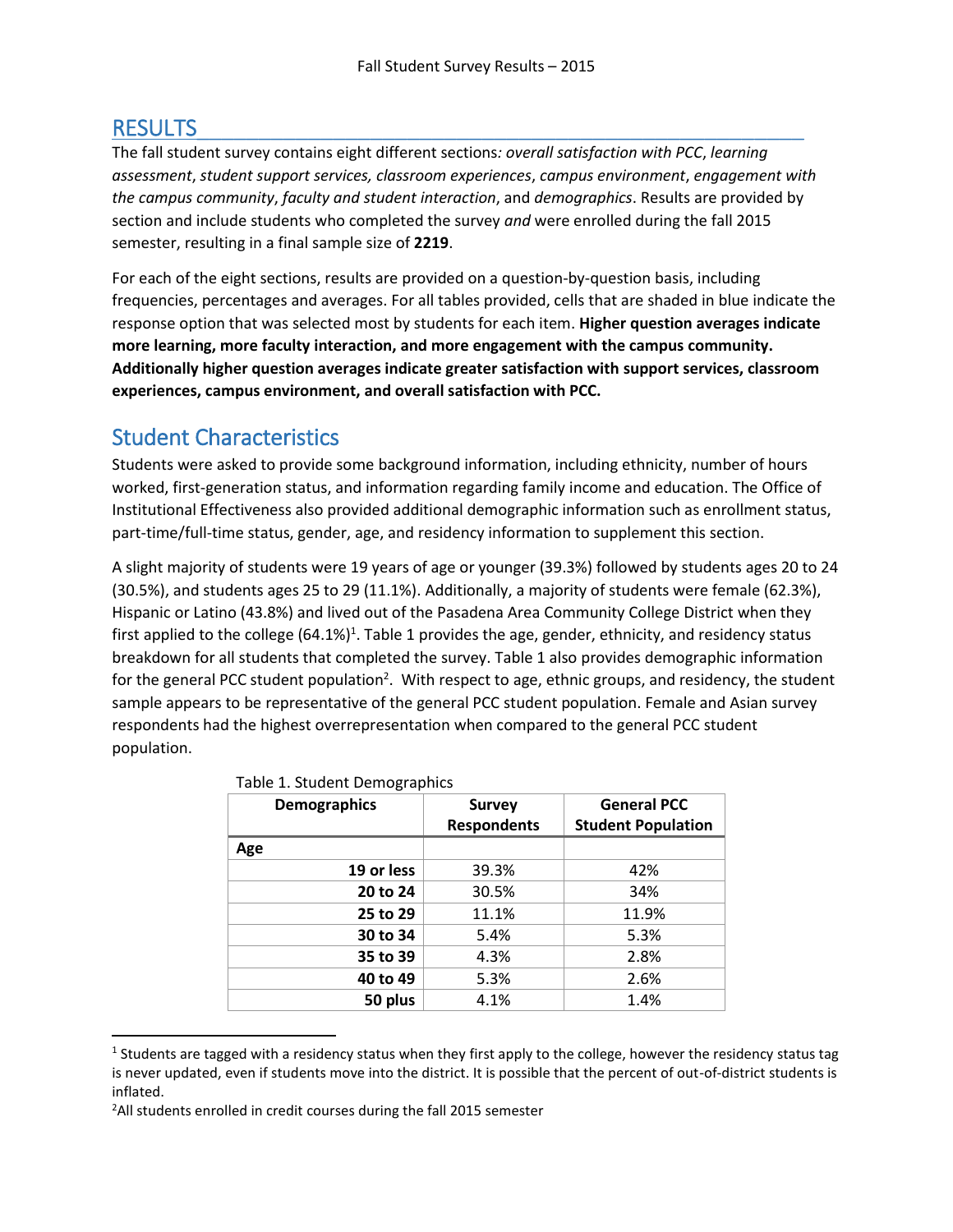| Gender                        |       |       |
|-------------------------------|-------|-------|
| Female                        | 62.3% | 52.5% |
| Male                          | 37.1% | 46.9% |
| Not reported                  | 0.6%  | 0.6%  |
| <b>Ethnicity</b>              |       |       |
| Asian                         | 31.9% | 23.6% |
| <b>Black/African American</b> | 3.2%  | 4.4%  |
| Hispanic/Latino               | 43.8% | 50%   |
| <b>Other</b>                  | 0.4%  | 0%    |
| Two or more races             | 11.9% | 8.9%  |
| Unknown/not reported          | 1.7%  | 4.4%  |
| White                         | 7.1%  | 8.6%  |
| <b>Residency</b>              |       |       |
| <b>In District</b>            | 23.8% | 26.8% |
| <b>Out of District</b>        | 64.1% | 61.4% |
| <b>Other</b>                  | 12.0% | 11.9% |
| Total                         | 2219  | 64683 |

Educational background information was obtained for students, either through self-report on the fall student survey or supplemented information from the Office of Institutional Effectiveness. Educational background information include first-time student status, enrollment status, first-generation student status, and enrollment at other colleges.

- The majority of student were continuing students (69.4%) compared to first-time students (30.6%)
- The majority of students were full-time (59.2%) compared to part-time (40.8%).
- A majority of students indicated that they were *not* the first member in their *immediate* family<sup>3</sup> to attend college (61.2%)
- However, a majority of students were the first member in their *extended* family<sup>4</sup> to attend college (77.4%).
- When asked how many other colleges students were enrolled for credit during the fall 2015 semester, 94% of students indicated that they were not enrolled in any other college.
- For the 6% of students who attended at least one other college, the majority attended Glendale College, followed by East Los Angeles College, then Citrus College.
- Students listed a total of 31 different colleges they attended during fall 2015.

Refer to Table 2 for an educational background breakdown for all students that completed the survey.

l

 $3$  Immediate family was defined as parents/guardians and siblings.

<sup>4</sup> Extended family was defined as grandparents, uncles, aunts, and cousins.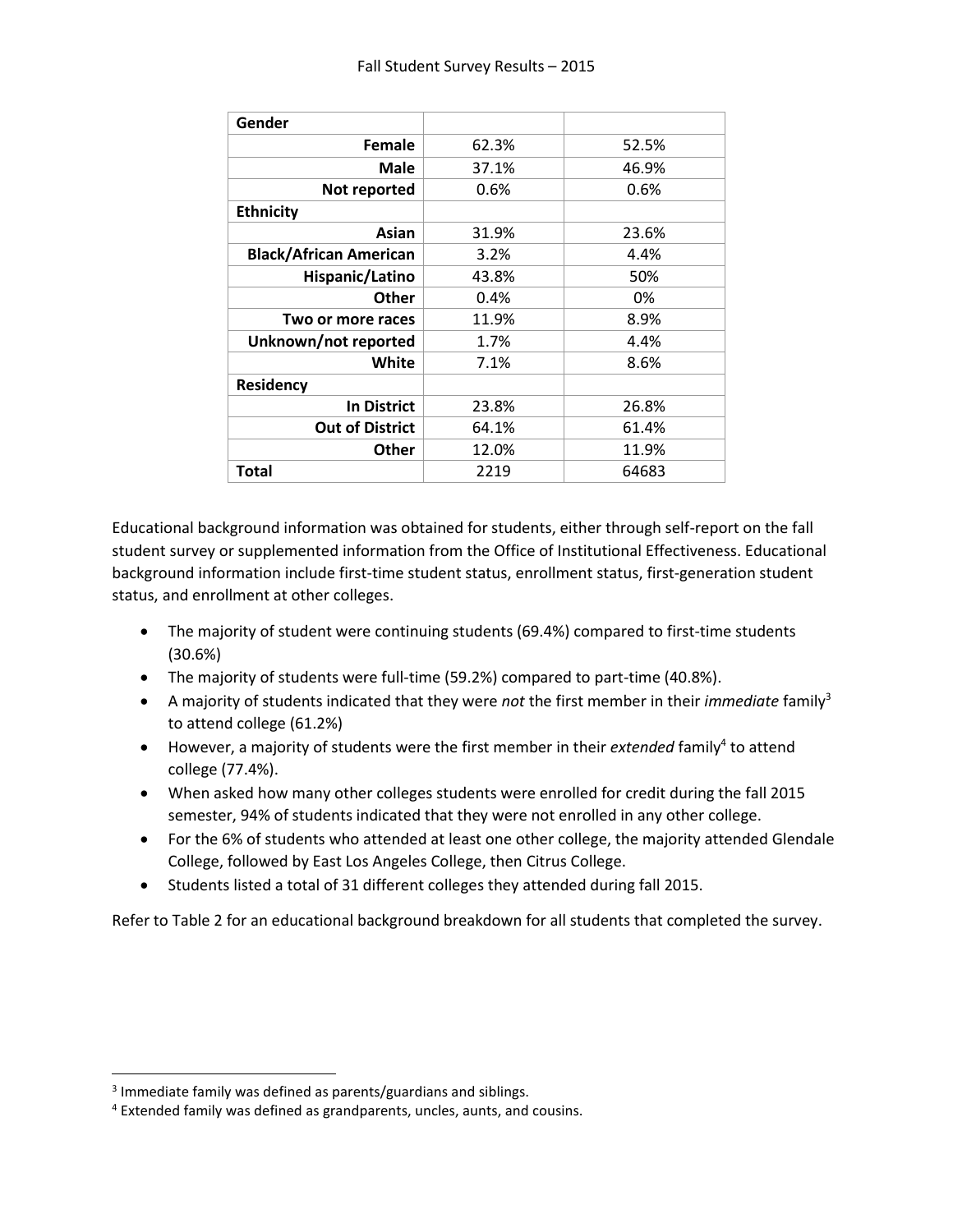| <b>Educational Background</b><br>Frequency<br>Percent    |  |  |  |
|----------------------------------------------------------|--|--|--|
| First-time student status ( $N = 2219$ )                 |  |  |  |
| <b>First time student</b><br>30.6%<br>680                |  |  |  |
| <b>Continuing student</b><br>1539<br>69.4%               |  |  |  |
| <b>Enrollment Status (N = 2219)</b>                      |  |  |  |
| Part-time<br>906<br>40.8%                                |  |  |  |
| <b>Full-time</b><br>1313<br>59.2%                        |  |  |  |
| First to attend college: Immediate family ( $N = 2169$ ) |  |  |  |
| 812<br>36.6%<br>Yes                                      |  |  |  |
| 61.2%<br>1357<br>No                                      |  |  |  |
| First to attend college: Extended family (N = 2161)      |  |  |  |
| 1672<br>77.4%<br>Yes                                     |  |  |  |
| 22.6%<br>489<br>Νo                                       |  |  |  |
| Enrollment in other colleges ( $N = 2201$ )              |  |  |  |
| No other college<br>2086<br>94%                          |  |  |  |
| 1 other college<br>73<br>3.3%                            |  |  |  |
| 2 other colleges<br>20<br>0.9%                           |  |  |  |
| 3 other colleges<br>0.1%<br>3                            |  |  |  |
| 4+ other colleges<br>19<br>0.9%                          |  |  |  |

Table 2. Student demographics: Educational Background

| College                           | Frequency | Percent |
|-----------------------------------|-----------|---------|
| <b>Glendale Community College</b> | 19        | 16.5%   |
| <b>East Los Angeles College</b>   | 15        | 13.0%   |
| <b>Citrus College</b>             |           | 6.1%    |

\* 115 students attended at least the other college

In addition to basic student demographics and educational background information, information regarding students' family education and income, and work status was obtained.

- A slight majority of students indicated that the highest level of education obtained by a parent or guardian was *high school graduate*, followed *by no education to some high school*, and *four year college degree (BA).* <sup>5</sup>
- A majority of students indicated that they did not know their family's income (30%), followed by  $$12,000$  - \$23,999, and \$60,000 and over. $^6$
- A majority of students do not work, followed by students who worked 30 to 39 hours per week, and students who worked  $10 - 19$  hours per week.

Employment data was further disaggregated by enrollment status to get a sense of whether a disproportionate amount of working students were enrolled part-time.

- A higher percentage of non-working students were enrolled fulltime (71%) compared to parttime (29%).
- A higher percentage of full-time students worked between  $1 9$  hours,  $10 19$  hours, and  $20 19$ 29 hours compared to students enrolled part-time.
- For students who worked between 30 to 39 hours weekly, a large majority of them were enrolled part-time (67%) compared to full-time enrollment (33%).

 $\overline{\phantom{a}}$ 

<sup>&</sup>lt;sup>5</sup> With regards to family education, students were instructed to answer the question using the parent or guardian with the highest level of education.

 $6$  Students were asked to estimate the combined total for all in the family unit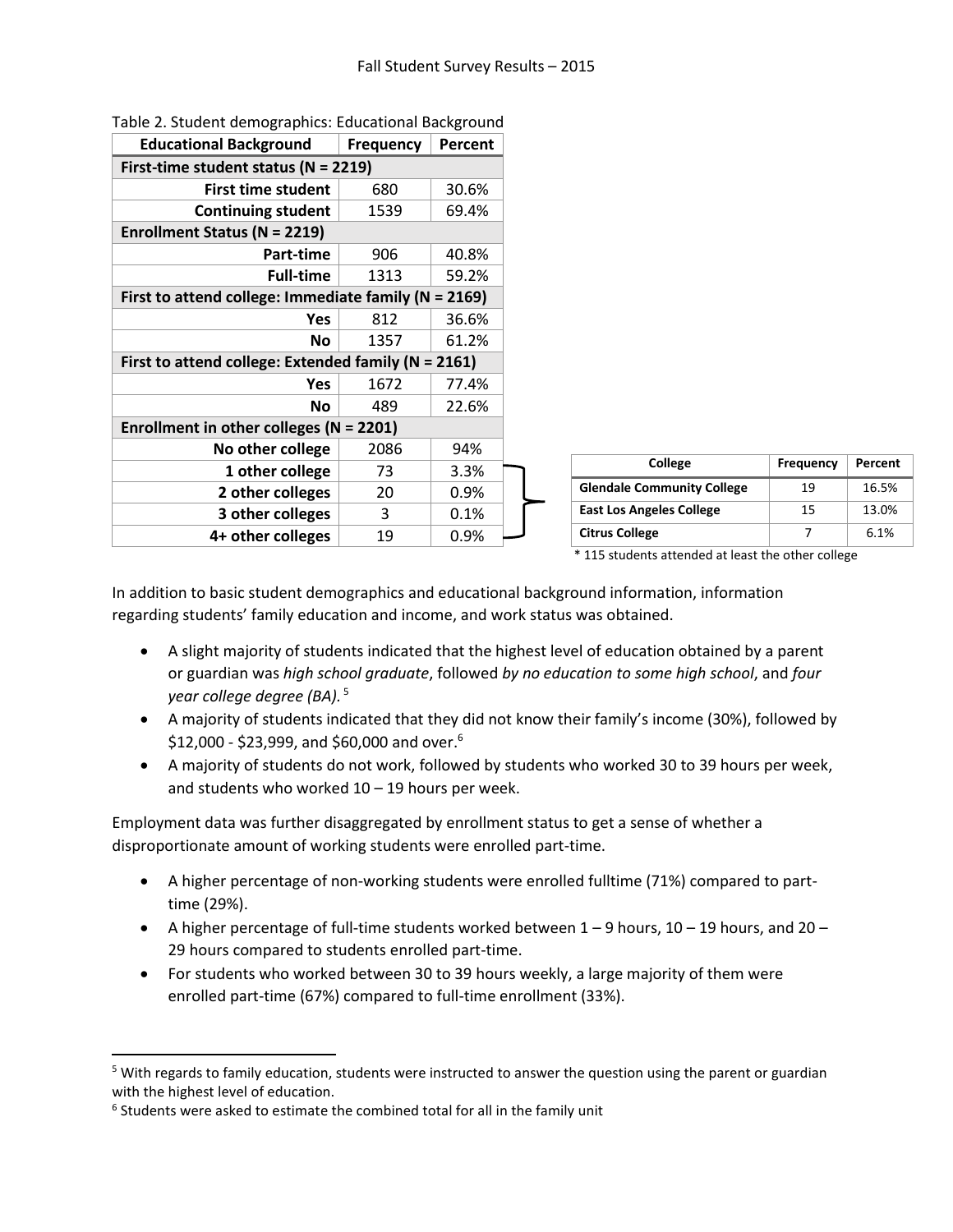| <b>Income Demographics</b>                  | <b>Frequency</b> | Percent |  |                  |                  |
|---------------------------------------------|------------------|---------|--|------------------|------------------|
| <b>Parent/Guardian Education (N = 2185)</b> |                  |         |  |                  |                  |
| Don't know<br>201<br>9.2%                   |                  |         |  |                  |                  |
| No education to some H.S.                   | 404              | 18.5%   |  |                  |                  |
| <b>High school graduate</b>                 | 472              | 21.6%   |  |                  |                  |
| Some college or tech school                 | 376              | 17.2%   |  |                  |                  |
| <b>Associate's Degree</b>                   | 117              | 5.4%    |  |                  |                  |
| Four year college Degree (B.A.)             | 378              | 17.3%   |  |                  |                  |
| <b>Master's Degree</b>                      | 152              | 7%      |  |                  |                  |
| <b>Doctorate or Professional degree</b>     | 85               | 3.9%    |  |                  |                  |
| <b>Estimated Family Income (N = 2180)</b>   |                  |         |  |                  |                  |
| $$0 - $5,999$                               | 216              | 9.9%    |  |                  |                  |
| \$6,000 - \$11,999                          | 155              | 7.1%    |  |                  |                  |
| \$12,000 - \$23,999                         | 341              | 15.6%   |  |                  |                  |
| \$24,000 - \$29,999                         | 170              | 7.8%    |  |                  |                  |
| \$30,000 - \$41,999                         | 193              | 8.9%    |  |                  |                  |
| \$42,000 - \$59,999                         | 136              | 6.2%    |  |                  |                  |
| \$60,000 and over                           | 299              | 13.7%   |  |                  |                  |
| Don't know                                  | 670              | 30.7%   |  | <b>Enrolled</b>  | <b>Enrolled</b>  |
| Hours worked per week ( $N = 2196$ )        |                  |         |  | <b>Part time</b> | <b>Full time</b> |
| 0 Hours                                     | 989              | 45%     |  | 29%              | 71%              |
| 1 - 9 Hours                                 | 207              | 9.4%    |  | 44%              | 56%              |
| 10 - 19 Hours                               | 324              | 14.8%   |  | 39%              | 61%              |
| 20 - 29 Hours                               | 313              | 14.3%   |  | 48%              | 52%              |
| 30 - 39 Hours                               | 363              | 16.5%   |  | 67%              | 33%              |
| 40+ Hours                                   | 0                | 0%      |  |                  |                  |

|  | Table 3. Student Demographics: Family Income |  |
|--|----------------------------------------------|--|
|  |                                              |  |

### Learning Assessment

Students were asked a series of questions (13 total) to assess improvement in learning as a consequence of their educational experiences at PCC. Collectively, the questions address the College's General Educational Outcomes (CEO). Students were asked to self-report on their writing, math, critical thinking, application of knowledge and research, and appreciation of personal and global perspectives learning, to name a few. Students were asked to rate learning improvement on a Likert-type scale from 1 (not at all) to 5 (very much).

- For all but one question, the majority of students indicated that their learning improved *a lot* as a consequence of their educational experiences at PCC.
- When asked about the ability to apply mathematical concepts, a slight majority indicated that their learning improved *some* as a consequence of their educational experiences at PCC.
	- $\circ$  This skill also received the highest percentage of no improvement and had the lowest item average ( $M = 3.33$ ).
- Based on averages, students reported the largest improvement in their ability to "understand the beliefs, opinions, and values of other people and cultures."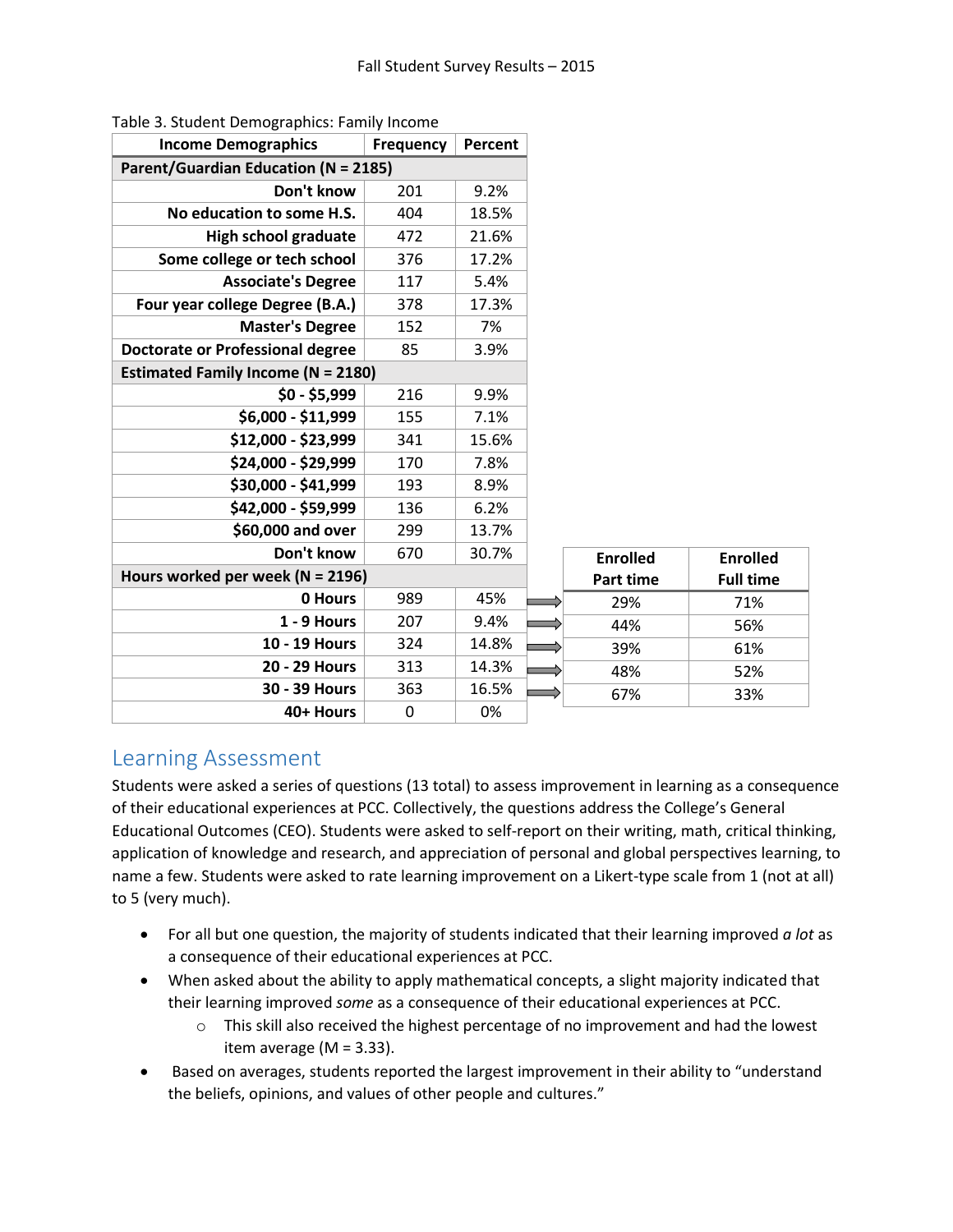| Table 4. Learning assessment results by item |
|----------------------------------------------|
|----------------------------------------------|

| <b>Learning assessment</b>                                                                          | Not at all | A little | Some  | A lot | Very much | <b>Total N</b> | Average |
|-----------------------------------------------------------------------------------------------------|------------|----------|-------|-------|-----------|----------------|---------|
|                                                                                                     | (1)        | (2)      | (3)   | (4)   | (5)       |                | Rating  |
| Ability to read and comprehend written<br>material                                                  | 4.8%       | 9.4%     | 28.8% | 38.1% | 18.9%     | 2208           | 3.57    |
| Ability to write in a clear and organized<br>manner                                                 | 5.6%       | 8.3%     | 27.9% | 38.1% | 20.1%     | 2202           | 3.59    |
| Ability to listen actively and critically to<br>other's comments                                    | 3.8%       | 6.7%     | 25.9% | 39.0% | 24.6%     | 2197           | 3.74    |
| Ability to communicate through speech,<br>writing, music, art and/or performance                    | 5.6%       | 9.4%     | 27.7% | 34.8% | 22.5%     | 2192           | 3.59    |
| Ability to identify and analyze real or<br>potential problems                                       | 4.0%       | 9.1%     | 29.6% | 36.7% | 20.5%     | 2197           | 3.61    |
| Ability to formulate and apply knowledge,<br>skills, ideas, in the appropriate context              | 2.4%       | 8.0%     | 28.1% | 39.7% | 21.7%     | 2201           | 3.70    |
| Ability to apply mathematical concepts<br>and methods                                               | 10.4%      | 11.2%    | 31.6% | 28.7% | 18.2%     | 2187           | 3.33    |
| Ability to locate, retrieve, and evaluate<br>information using appropriate research<br>tools        | 3.7%       | 8.1%     | 26.2% | 38.5% | 23.5%     | 2203           | 3.70    |
| Ability to conduct research and present<br>findings ethnically and effectively                      | 4.9%       | 8.0%     | 26.8% | 37.3% | 23.0%     | 2197           | 3.66    |
| Ability to understand the beliefs, opinions,<br>and values of other people and cultures             | 4.3%       | 6.8%     | 22.7% | 36.9% | 29.3%     | 2199           | 3.80    |
| Ability to be an informed and active<br>citizen at the local, state, national, and<br>global levels | 9.1%       | 11.4%    | 29.2% | 31.1% | 19.2%     | 2193           | 3.40    |
| Ability to appreciate art and individual<br>expression                                              | 7.2%       | 11.1%    | 24.1% | 32.4% | 25.1%     | 2192           | 3.57    |
| Ability to understand yourself and your<br>relation to others                                       | 4.8%       | 8.6%     | 25.3% | 35.9% | 25.5%     | 2192           | 3.69    |

### Student Support Services

Students were asked to rate their level of satisfaction with several support services on campus including: bookstore, dining services, online services, and various offices and centers. Students were asked to rate their satisfaction level on a scale from 1 (very dissatisfied) to 4 (very satisfied) for services they actually used. For services students had not used, they were asked to indicate "did not use". The "Total" column represents the number of students who responded to each question.

- For all but two, a majority of students indicated that they were "satisfied" with the support services listed below.
- Library and reference desk were the highest rated services
- Counseling services had the highest percentage of dissatisfaction.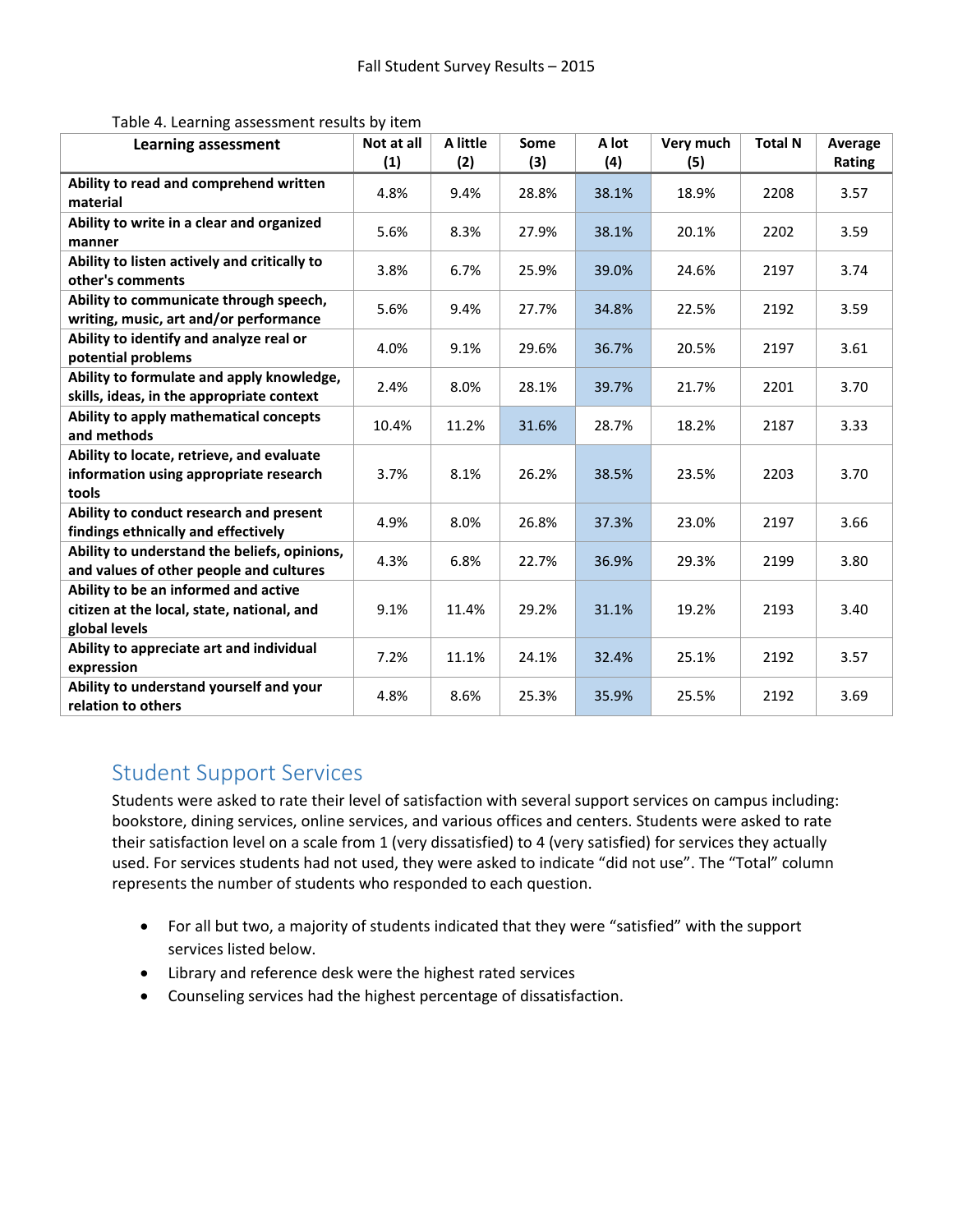| <b>Service</b>                                          | Very             | <b>Dissatisfied</b> | <b>Satisfied</b> | <b>Very</b>   | <b>Total</b> | Average |
|---------------------------------------------------------|------------------|---------------------|------------------|---------------|--------------|---------|
|                                                         | dissatisfied (1) | (2)                 | (3)              | Satisfied (4) |              | Rating  |
| <b>Campus bookstore</b>                                 | 3.0%             | 7.4%                | 56.2%            | 33.4%         | 2039         | 3.20    |
| <b>Dining services - Piazza</b>                         | 5.4%             | 12.7%               | 26.2%<br>55.8%   |               | 1325         | 3.03    |
| <b>Dining services - Lancers' Pass</b>                  | 5.9%             | 9.1%                | 58.0%            | 27.1%         | 1025         | 3.06    |
| <b>Online application process</b>                       | 3.1%             | 4.8%                | 55.5%            | 36.7%         | 1691         | 3.26    |
| LancerLink online resources                             | 2.2%             | 3.7%                | 51.8%            | 42.3%         | 1894         | 3.34    |
| <b>Testing/Assessment</b>                               | 3.4%             | 7.3%                | 61.0%            | 28.3%         | 1542         | 3.14    |
| <b>Support for Canvas/Learning</b><br>management system | 3.0%             | 4.5%                | 53.7%            | 38.9%         | 1670         | 3.28    |
| <b>Admissions office</b>                                | 4.6%             | 8.0%                | 57.6%            | 29.8%         | 1654         | 3.13    |
| <b>Counseling Services</b>                              | 10.9%            | 14.4%               | 45.6%            | 29.1%         | 1677         | 2.93    |
| <b>Computer Learning Center</b>                         | 3.0%             | 4.1%                | 54.5%            | 38.4%         | 1179         | 3.28    |
| <b>Online registration service</b>                      | 5.1%             | 7.4%                | 49.3%            | 38.2%         | 2094         | 3.21    |
| <b>Registration Office</b>                              | 5.2%             | 6.8%                | 53.2%            | 34.8%         | 1559         | 3.18    |
| <b>Scholarship &amp; Financial Aid Office</b>           | 9.1%             | 13.2%               | 46.1%            | 31.5%         | 1467         | 3.00    |
| <b>Child Development Center</b>                         | 6.1%             | 3.6%                | 56.5%            | 33.8%         | 441          | 3.18    |
| EOP&S                                                   | 6.8%             | 7.9%                | 47.3%            | 38.0%         | 584          | 3.16    |
| <b>Human Resources</b>                                  | 6.1%             | 4.8%                | 60.6%            | 28.5%         | 540          | 3.11    |
| <b>Student Health Center</b>                            | 4.1%             | 3.1%                | 49.6%            | 43.2%         | 748          | 3.32    |
| <b>Student Records (Transcripts)</b>                    | 4.9%             | 6.8%                | 58.8%            | 29.5%         | 851          | 3.13    |
| <b>Transfer center</b>                                  | 5.3%             | 8.1%                | 56.1%            | 30.6%         | 856          | 3.12    |
| <b>Student Affairs Office</b>                           | 5.4%             | 4.9%                | 57.3%            | 32.3%         | 609          | 3.17    |
| <b>Shatford Library - Overall</b>                       | 1.9%             | 2.5%                | 41.1%            | 54.6%         | 1940         | 3.48    |
| <b>Shatford Library - Reference desk</b>                | 2.0%             | 1.9%                | 46.1%            | 50.1%         | 1333         | 3.44    |
| <b>Transfer tool on PCC webpage</b>                     | 4.0%             | 5.7%                | 54.1%            | 36.2%         | 1047         | 3.22    |
| <b>College Police and Safety Office</b>                 | 4.5%             | 5.5%                | 53.5%            | 36.3%         | 984          | 3.22    |
| <b>Learning Assistance Center</b>                       | 3.3%             | 6.2%                | 49.5%            | 41.1%         | 825          | 3.28    |
| <b>Psychological Services</b>                           | 6.0%             | 3.6%                | 56.0%            | 34.3%         | 466          | 3.19    |
| <b>Student Business Services</b>                        | 3.6%             | 3.6%                | 60.6%            | 32.2%         | 687          | 3.21    |
| <b>Career/Job Placement</b>                             | 5.4%             | 8.2%                | 55.6%            | 30.7%         | 644          | 3.12    |

#### Table 5. Support service satisfaction

Based on students' "did not use" responses, the top five most used services were:

- 1. Online registration
- 2. Campus bookstore
- 3. Shatford Library
- 4. Lancerlink online resources
- 5. Online application

An additional notable finding is how infrequently students used academic services, specifically the Transfer Center and the Learning Assistance Center. Table 6 provides usage information for all services.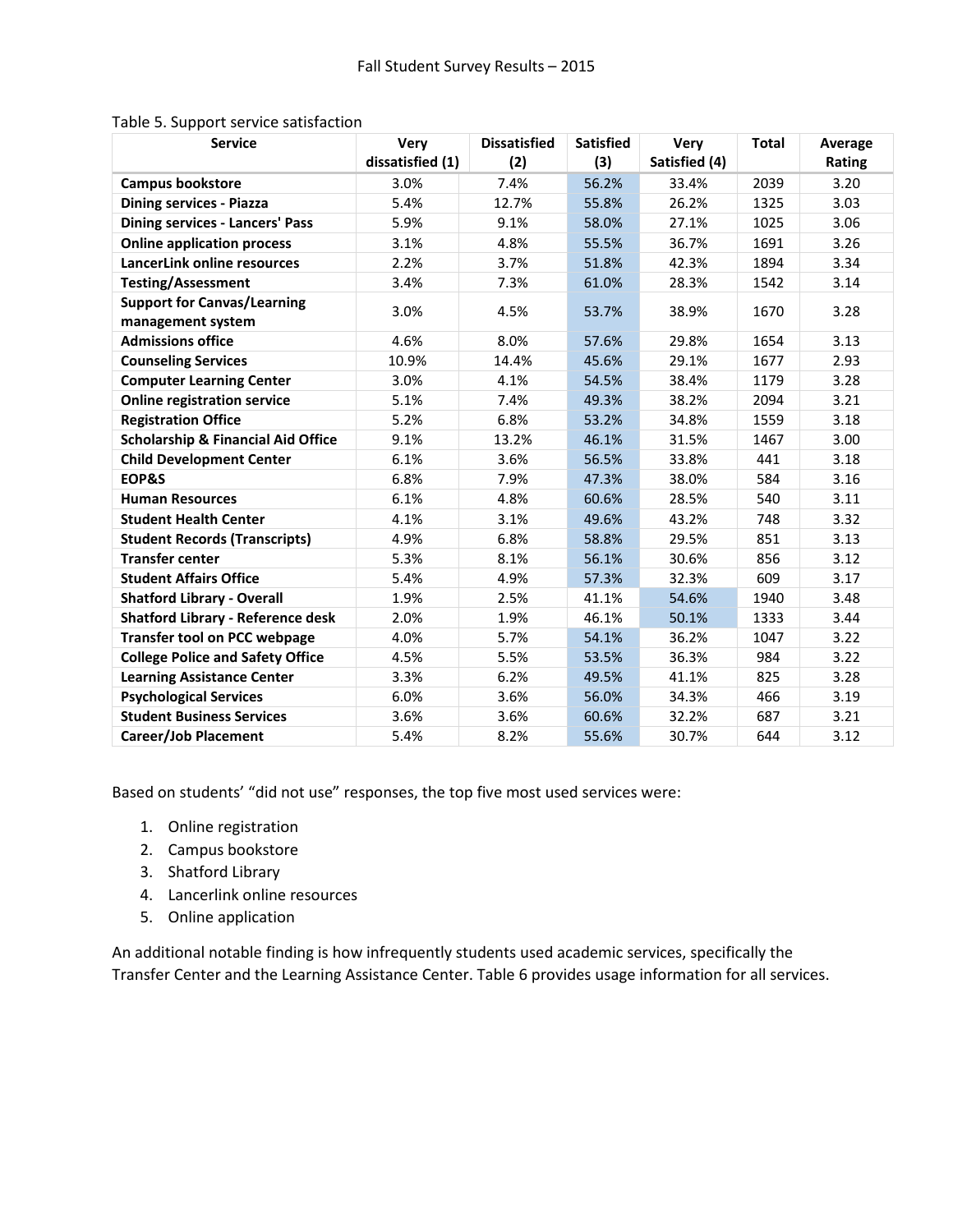| <b>Service</b>                       | Did not use | <b>Service</b>                             | Did not use |
|--------------------------------------|-------------|--------------------------------------------|-------------|
| <b>Online registration service</b>   | 5.0%        | <b>Transfer tool on PCC webpage</b>        | 52.4%       |
| <b>Campus bookstore</b>              | 7.8%        | <b>Dining services - Lancers' Pass</b>     | 53.6%       |
| <b>Shatford Library - Overall</b>    | 12.0%       | <b>College Police and Safety Office</b>    | 55.3%       |
| LancerLink online resources          | 14.1%       | <b>Transfer center</b>                     | 61.1%       |
| <b>Online application process</b>    | 23.2%       | <b>Student Records (Transcripts)</b>       | 61.4%       |
| <b>Counseling Services</b>           | 24.0%       | <b>Learning Assistance Center</b>          | 62.5%       |
| <b>Support for Canvas/Learning</b>   | 24.3%       | <b>Student Health Center</b>               | 66.0%       |
| management system                    |             |                                            |             |
| <b>Admissions office</b>             | 25.0%       | <b>Student Business Services</b>           | 68.7%       |
| <b>Registration Office</b>           | 29.1%       | <b>Career/Job Placement</b>                | 70.8%       |
| <b>Testing/Assessment</b>            | 29.9%       | <b>Student Affairs Office</b>              | 72.2%       |
| <b>Scholarship and Financial Aid</b> | 33.5%       | <b>Extended Opportunity Programs &amp;</b> | 73.5%       |
| <b>Office</b>                        |             | <b>Services (EOP&amp;S)</b>                |             |
| <b>Shatford Library - Reference</b>  | 39.5%       | <b>Human Resources</b>                     | 75.4%       |
| desk                                 |             |                                            |             |
| <b>Dining services - Piazza</b>      | 40.0%       | <b>Psychological Services</b>              | 78.8%       |
| <b>Computer Learning Center</b>      | 46.5%       | <b>Child Development Center</b>            | 80.0%       |

Table 6. Student support services usage

## Classroom Experiences

Students were asked to think about their overall PCC classroom experiences during the fall 2015 semester and rate their level of satisfaction on 14 questions on a scale from 1 (very dissatisfied) to 5 (very satisfied). The "Total" column represents the number of students who responded to each question.

- For all 14 questions, a majority of students indicated that they were "satisfied" with their classroom experiences.
- The one question in which there was the most dissatisfaction (very dissatisfied and dissatisfied percentages combined) was "the availability of courses to make progress towards your degree" at roughly 17%.
	- $\circ$  This question also had the lowest satisfaction average. No other question had more than 10% "very dissatisfied" and "dissatisfied" combined.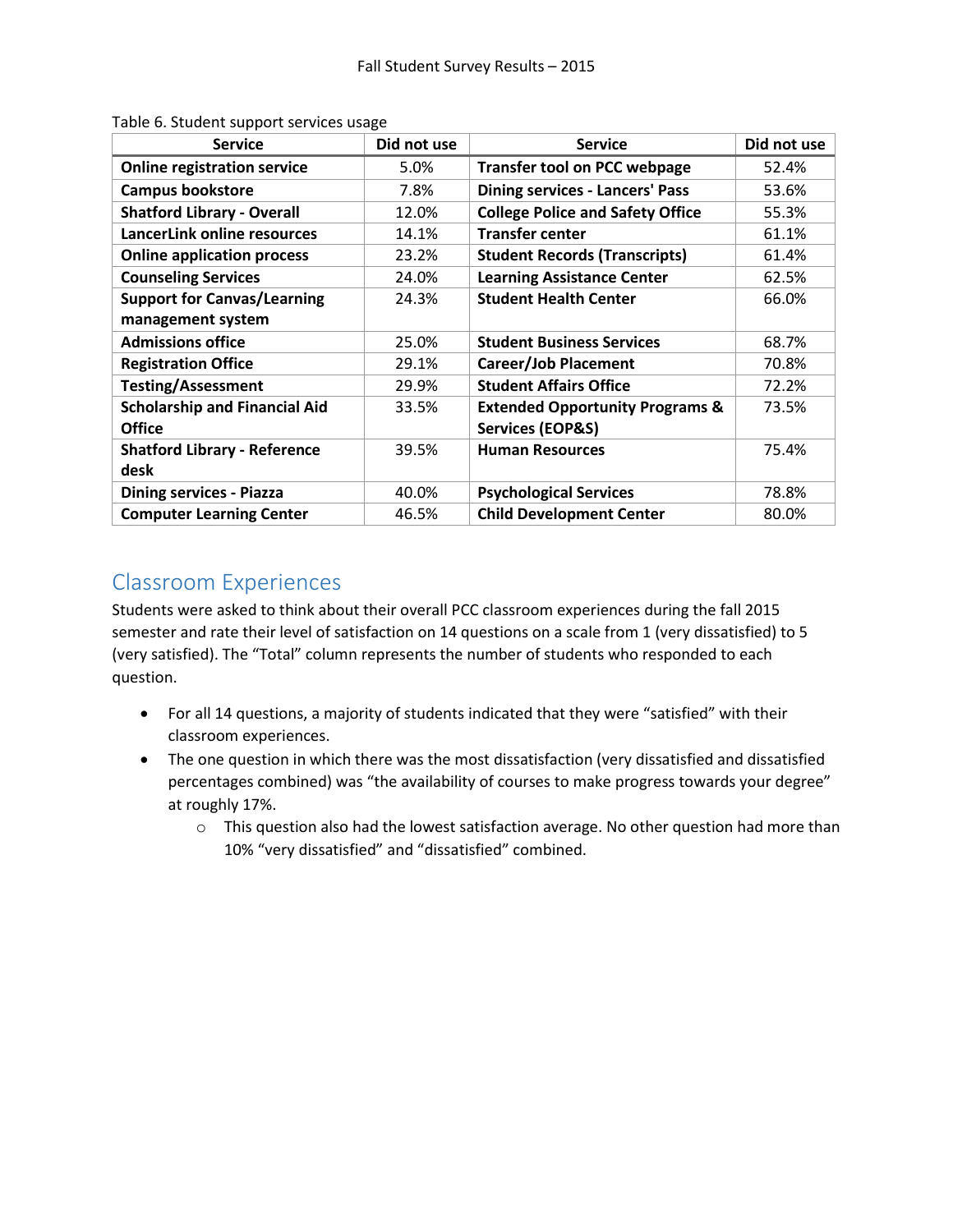| <b>Classroom Experiences</b>                                                                                               | <b>Very</b>         | <b>Dissatisfied</b> | <b>Neutral</b> | <b>Satisfied</b> | <b>Very</b>      | <b>Total</b> | Average |
|----------------------------------------------------------------------------------------------------------------------------|---------------------|---------------------|----------------|------------------|------------------|--------------|---------|
|                                                                                                                            | <b>Dissatisfied</b> |                     |                |                  | <b>Satisfied</b> |              | Rating  |
| Your formal academic experience at<br><b>PCC</b>                                                                           | 1.8%                | 3.0%                | 27.2%          | 43.3%            | 24.8%            | 2201         | 3.86    |
| The quality of your classroom/lab<br>facilities                                                                            | 2.8%                | 6.3%                | 25.9%          | 44.8%            | 20.2%            | 2191         | 3.73    |
| The overall quality of instruction                                                                                         | 1.9%                | 3.6%                | 21.6%          | 46.8%            | 26.1%            | 2194         | 3.92    |
| <b>Availability of your instructors</b>                                                                                    | 2.0%                | 3.6%                | 31.3%          | 41.0%            | 22.1%            | 2195         | 3.78    |
| Quality of instruction in your major<br>area of study                                                                      | 2.7%                | 4.8%                | 25.9%          | 39.6%            | 27.0%            | 2197         | 3.84    |
| Quality of instruction outside your<br>major area of study                                                                 | 2.2%                | 4.1%                | 31.9%          | 40.9%            | 20.8%            | 2191         | 3.74    |
| The degree to which your instructors<br>motivated you to succeed                                                           | 2.6%                | 4.4%                | 24.7%          | 40.0%            | 28.2%            | 2193         | 3.87    |
| The degree to which your instructors<br>encouraged you to participate in-class                                             | 2.3%                | 3.2%                | 23.4%          | 42.3%            | 28.8%            | 2198         | 3.92    |
| Your instructor's testing/grading<br>methods                                                                               | 3.4%                | 6.3%                | 27.4%          | 39.9%            | 22.9%            | 2196         | 3.73    |
| The use of technology in your classes                                                                                      | 2.6%                | 5.1%                | 32.1%          | 39.2%            | 21.1%            | 2193         | 3.71    |
| The extent to which faculty included<br>global perspectives in their class<br>presentation, assignments, or<br>discussions | 2.1%                | 3.5%                | 25.6%          | 41.5%            | 27.4%            | 2189         | 3.76    |
| The availability of courses to make<br>progress towards your degree                                                        | 8.1%                | 8.7%                | 26.7%          | 37.5%            | 18.9%            | 2191         | 3.5     |
| Openness of instructors to diverse<br>student opinions                                                                     | 2.1%                | 3.5%                | 25.6%          | 41.5%            | 27.4%            | 2189         | 3.89    |
| The number of students in your<br>classes                                                                                  | 2.0%                | 3.2%                | 25.4%          | 45.7%            | 23.7%            | 2195         | 3.86    |

Table 7. Classroom experience satisfaction

### Campus Environment

Students were asked to rate their satisfaction with the overall campus environment on a scale of 1 (very dissatisfied) to 5 (Very satisfied) on six questions. The "Total" Column represents the number of students who responded to each question.

- The majority of students were "satisfied" with safety and security on campus, the level of academic integrity on campus, and commute time to campus.
- The majority of students were "neutral" (neither satisfied nor dissatisfied) with parking on campus and opportunities for organized and informal out-of-class experiences.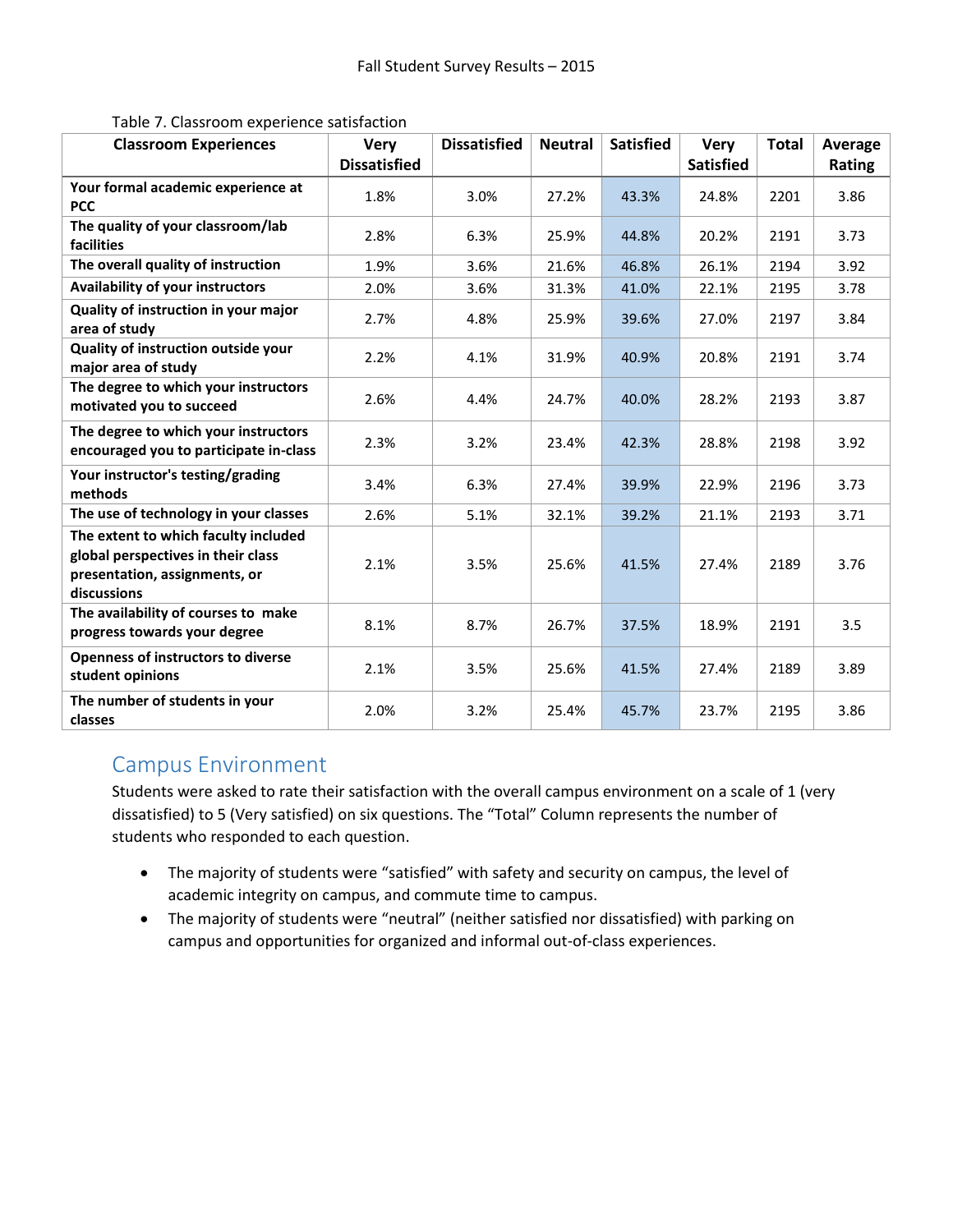| <b>Campus Environment</b>                                                                           | <b>Very</b>         | <b>Dissatisfied</b> | <b>Neutral</b> | <b>Satisfied</b> | <b>Very</b>      | <b>Total</b> | Average |
|-----------------------------------------------------------------------------------------------------|---------------------|---------------------|----------------|------------------|------------------|--------------|---------|
|                                                                                                     | <b>Dissatisfied</b> |                     |                |                  | <b>Satisfied</b> |              | Rating  |
| <b>Parking on campus</b>                                                                            | 9.3%                | 13.4%               | 39.1%          | 26.8%            | 11.3%            | 2198         | 3.17    |
| Your safety and security on campus                                                                  | 1.8%                | 4.2%                | 28.7%          | 45.3%            | 20.0%            | 2197         | 3.77    |
| The level of academic integrity on<br>campus                                                        | 1.7%                | 3.5%                | 30.8%          | 44.4%            | 19.6%            | 2191         | 3.77    |
| Your commute to campus (e.g.<br>distance, travel time, train/bus service)                           | 3.5%                | 7.3%                | 30.1%          | 39.5%            | 19.5%            | 2191         | 3.64    |
| Opportunities for organized out-of-<br>class experiences                                            | 2.6%                | 5.7%                | 51.2%          | 27.7%            | 12.8%            | 2192         | 3.42    |
| Informal out-of-class experiences (e.g.<br>performances, speakers, informal<br>student discussions) | 2.2%                | 4.2%                | 51.5%          | 29.0%            | 13.0%            | 2187         | 3.47    |

#### Table 8. Campus environment satisfaction

## Engagement with Campus Community

Students were asked about their experiences with the larger campus community and the extent to which they agreed or disagreed with 10 statements. Students were asked to rate their responses on a scale of 1 (strongly disagree) to 5 (strongly agree). The "Total" Column represents the number of students who responded to the questions.

Students had positive attitudes about the campus community as it related to educational or learning experiences. For example, a majority of students agreed that:

- PCC satisfies their educational goals
- They share educational values with others at PCC
- They are satisfied with their learning
- PCC provides ample opportunities to learn.

In contrast, students tended to have neutral feelings about the campus community as it related to relationships with others at PCC. For example, the majority of students reported *neutral* feelings that:

- They have friends at PCC whom they can tell anything
- They matter to other students at PCC
- They are close to other students at PCC
- Regularly talking to others at PCC about personal matters.
- That they could rely on others at PCC.

**A majority of students "disagreed" with the idea of PCC** *not* **promoting a desire to learn.**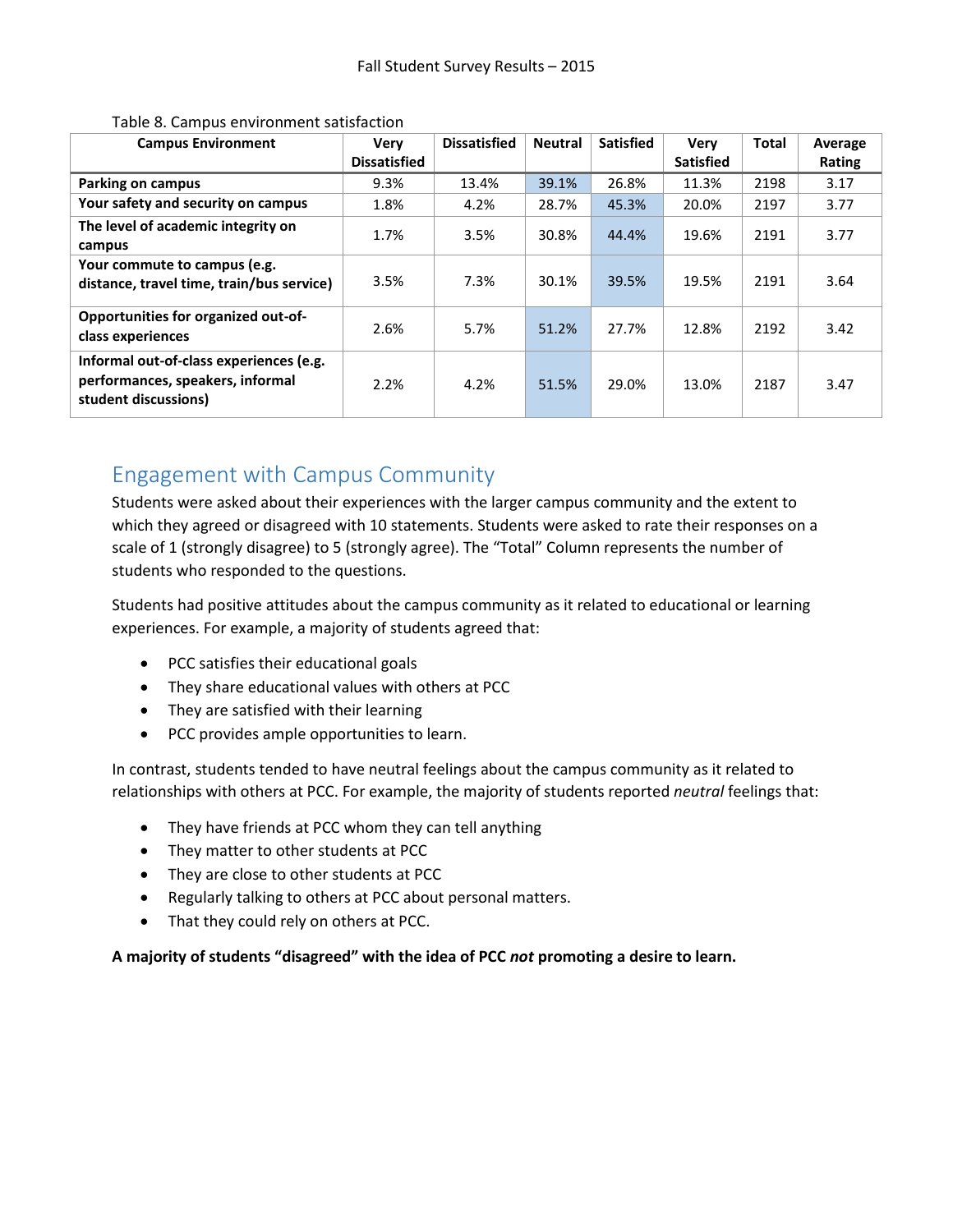| <b>Engagement Campus</b>      | <b>Strongly</b> | <b>Disagree</b> | <b>Neutral</b> | Agree | <b>Strongly</b> | <b>Total</b> | Average |
|-------------------------------|-----------------|-----------------|----------------|-------|-----------------|--------------|---------|
| Community                     | <b>Disagree</b> |                 |                |       | Agree           |              | Rating  |
| I have friends at PCC to      | 10.3%           | 17.0%           | 31.6%          | 26.8% | 14.3%           | 2189         | 3.18    |
| whom I can tell anything      |                 |                 |                |       |                 |              |         |
| I feel that PCC satisfies my  | 2.0%            | 4.0%            | 24.9%          | 47.6% | 21.3%           | 2188         | 3.83    |
| educational goals             |                 |                 |                |       |                 |              |         |
| I feel that I matter to other | 5.9%            | 10.2%           | 44.8%          | 28.2% | 10.9%           | 2186         | 3.28    |
| students at PCC               |                 |                 |                |       |                 |              |         |
| I feel close to others at PCC | 6.7%            | 14.0%           | 42.3%          | 26.9% | 10.2%           | 2186         | 3.2     |
| I feel that PCC does not      | 26.6%           | 37.1%           | 23.1%          | 9.5%  | 3.7%            | 2187         | 2.27    |
| promote a desire to learn     |                 |                 |                |       |                 |              |         |
| I regularly talk to others at | 15.1%           | 25.4%           | 34.2%          | 19.9% | 5.4%            | 2187         | 2.75    |
| PCC about personal matters    |                 |                 |                |       |                 |              |         |
| I share the educational       | 3.6%            | 6.1%            | 35.2%          | 41.4% | 13.7%           | 2186         | 3.55    |
| values of others at PCC       |                 |                 |                |       |                 |              |         |
| I feel that I can rely on     | 6.4%            | 11.6%           | 44.6%          | 29.3% | 8.2%            | 2187         | 3.21    |
| others at PCC                 |                 |                 |                |       |                 |              |         |
| I am satisfied with my        | 1.8%            | 3.8%            | 24.1%          | 47.0% | 23.3%           | 2183         | 3.86    |
| learning at PCC               |                 |                 |                |       |                 |              |         |
| I feel that PCC gives me      | 1.6%            | 3.3%            | 24.4%          | 46.2% | 24.4%           | 2188         | 3.88    |
| ample opportunities to learn  |                 |                 |                |       |                 |              |         |

Table 9. Engagement with the campus community

## Faculty and Student Interaction

The last topic addressed in the fall student survey was faculty and student interaction. Students were asked to think about their experiences at PCC for the fall 2015 semester and rate the frequency of interaction with their instructors on a series of 15 questions. Students were asked to rate their interaction with instructors on a scale of 1 (never) to 5 (very often). The "Total" column represents the number of students who responded to the questions.

Results indicate that students' interactions with faculty depended on the activity. A majority of students do not interact with faculty outside of class and tended to interact with faculty more as it related to coursework or general academic topics. For example, a majority of students indicated that they *never*:

- Worked with instructors on activities other than coursework
- Socialized with a faculty member outside of class (had a soft drink or snack, etc.)
- Participated with other students in a discussion with one or more faculty members outside of class

However, a majority of students indicated that they *sometimes* interact with faculty as it related to coursework or general academic topics. Below are a few examples:

- Use e-mail to communicate with an instructor
- Discussed grades/assignments with an instructor
- Talked about career plans with an instructor or advisor
- Discussed ideas from readings/classes with instructors outside of class